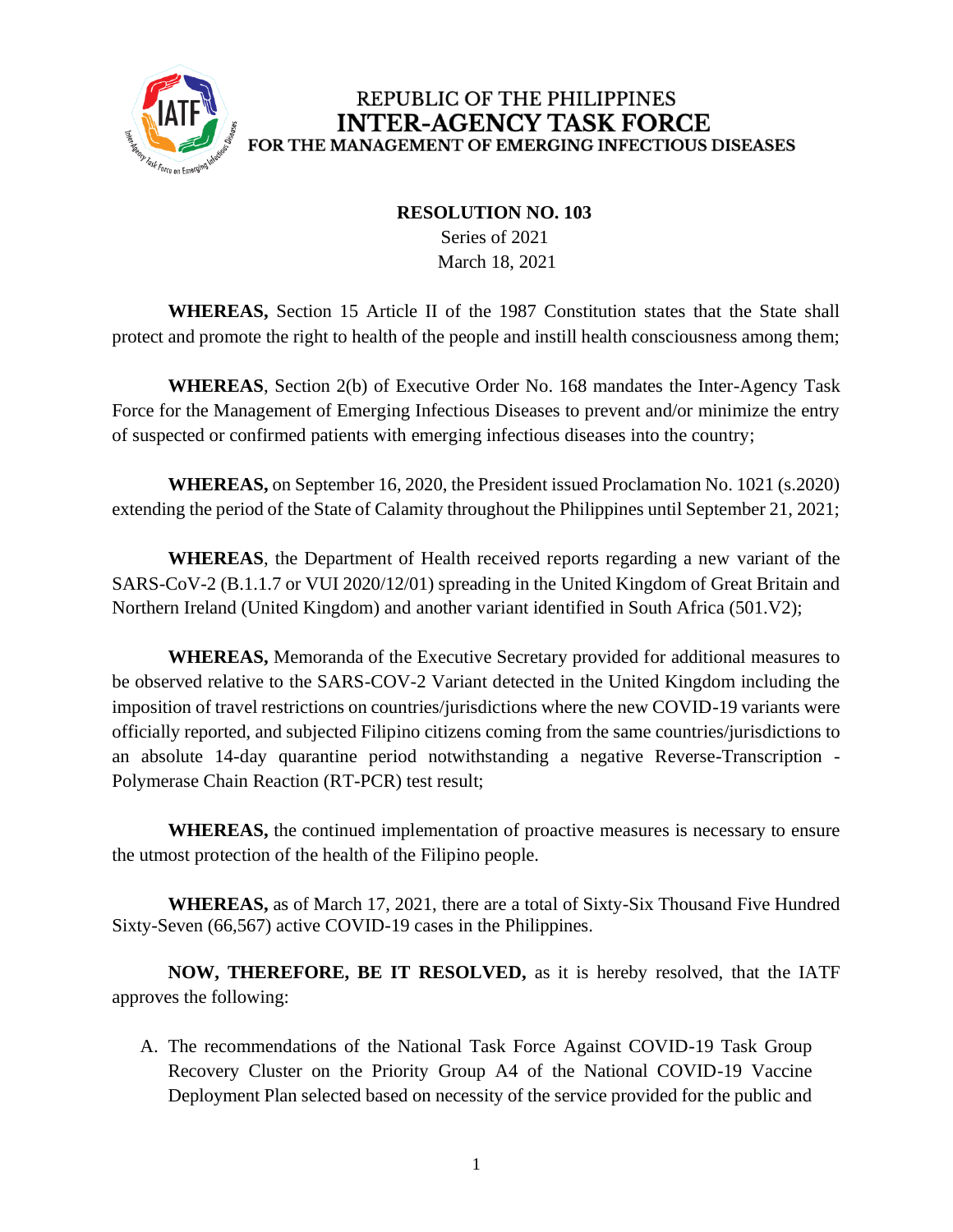

level of exposure is hereby provisionally approved. Local government units (LGUs) are enjoined to prepare a masterlist of residents and workers within their jurisdiction.

- B. The recommendations of the IATF Technical Working Group are hereby ratified, the specifics of which are as follows:
	- 1. Memorandum Circular No. 5, s.2021 issued by the National Task Force Against COVID-19 is adopted with modifications, as follows:
		- a. All Filipino citizens whether returning Overseas Filipino or Overseas Filipino Worker shall be allowed to return to the Philippines;
		- b. Effective 0001H March 22, 2021 to 2359H April 21, 2021, the entry of foreign nationals shall be temporarily suspended, except for the following:
			- i. Diplomats and members of international organizations, and their dependents provided they hold a valid 9(e) visa or  $47(a)(2)$  visa, as the case may be, at the time of entry;
			- ii. Foreign nationals involved in medical repatriation duly endorsed by Department of Foreign Affairs - Office of the Undersecretary for Migrant Workers Affairs and Overseas Workers Welfare Administration provided they have a valid visa at the time of entry;
			- iii. Foreign seafarers under the "Green Lanes" program for crew change provided that they hold a 9(c) crew list visa at the time of entry;
			- iv. Foreign spouses and children of Filipino citizens travelling with them provided they have valid visas at the time of entry; and
			- v. Emergency, humanitarian, and other analogous cases approved by the Chairperson of the NTF COVID-19 or his duly authorized representative, provided the foreign nationals have valid visas at the time of entry.
		- c. The foregoing is without prejudice to immigration laws, rules, and regulations such that the Commissioner of Immigration shall have the exclusive prerogative to decide on waiver or recall of exclusion orders for all foreign nationals authorized entry under relevant IATF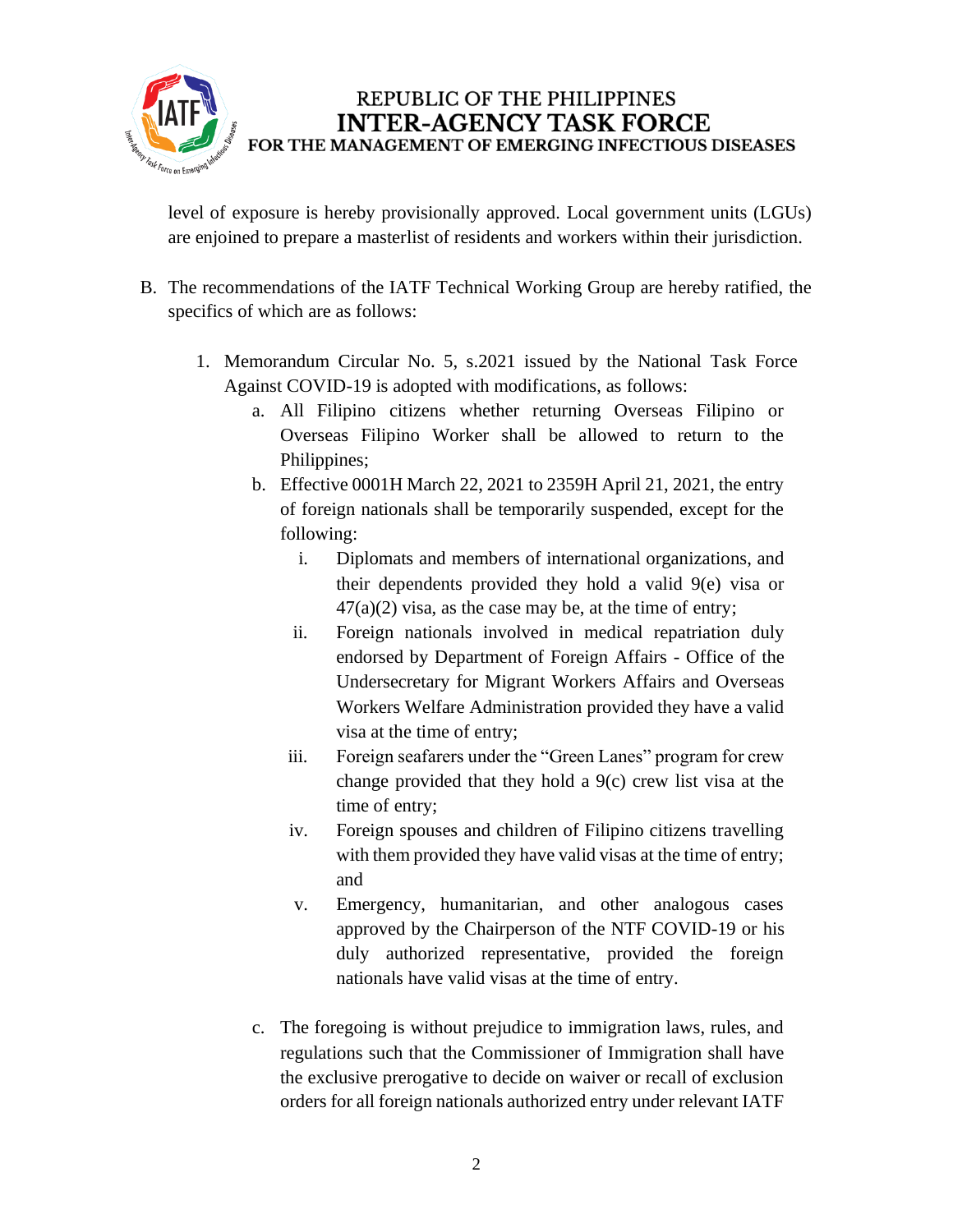

resolutions, subject to regular reporting to the IATF Secretariat at the end of each calendar month.

- d. The entry of all of the foregoing shall still be subject to such daily limit of incoming passengers as may be imposed by the Department of Transportation.
- 2. To address the rising cases of COVID-19, the following measures shall be in place in areas under General Community Quarantine until 4 April 2021:
	- a. The operations of driving schools, traditional cinemas and video- and interactive- game arcades, libraries, archives, museums, and cultural centers, limited social events at accredited establishments of the DOT, and limited tourist attractions except open-air tourist attractions shall be temporarily suspended;
	- b. Meetings, incentives, conferences, and exhibitions (MICE) events shall be limited to essential business gatherings at thirty percent (30%) venue capacity;
	- c. Religious gatherings shall observe a maximum of thirty percent (30%) of the venue capacity provided that there is no objection from the local government unit where the religious gathering may take place. Provided further, that such LGUs have the discretion to allow higher venue capacity not exceeding fifty percent (50%) based on conditions in their localities;
	- d. Venue capacity of dine-in restaurants, cafes, personal care services shall be reduced to a maximum of fifty percent (50%) of capacity;
	- e. National government agencies are encouraged to defer the conduct of noncritical activities that would entail mass gatherings; and
	- f. Cockfighting and cockpit operations are suspended, including in areas under Modified General Community Quarantine;

To implement the foregoing, all concerned government agencies are hereby requested to issue the appropriate operational guidelines.

3. Local government units shall retain the authority to impose a higher age limit for age-based restrictions for minors depending on the COVID-19 situation in their respective jurisdictions. The Metropolitan Manila Development Authority is directed to facilitate the establishment of reasonable and uniform exemptions with the local government units in the National Capital Region.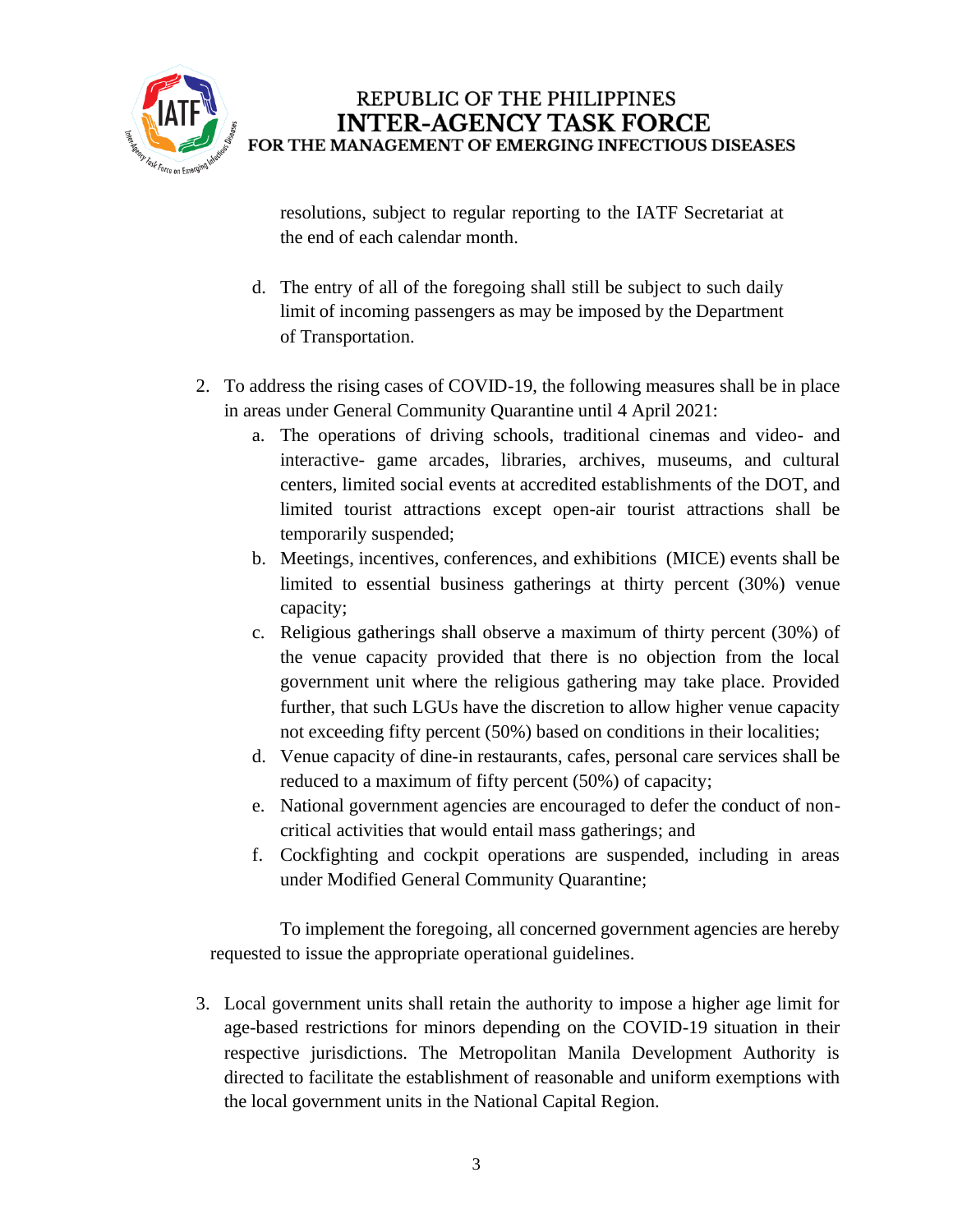

**RESOLVED FURTHER,** that the Chairperson and the Co-Chairperson shall be duly authorized to sign this Resolution for and on behalf of the Inter-Agency Task Force.

**APPROVED** during the 103rd Inter-Agency Task Force Meeting, as reflected in the minutes of the meeting, held this 18th of March 2021 *via* video conference.

**CISCO T. DUQUE III** 

Secretary, Department of Health IATF Chairperson

**KARLO ALEXEI B. NOGRALES** Secretary, Office of the Cabinet Secretariat IATF Co-Chairperson